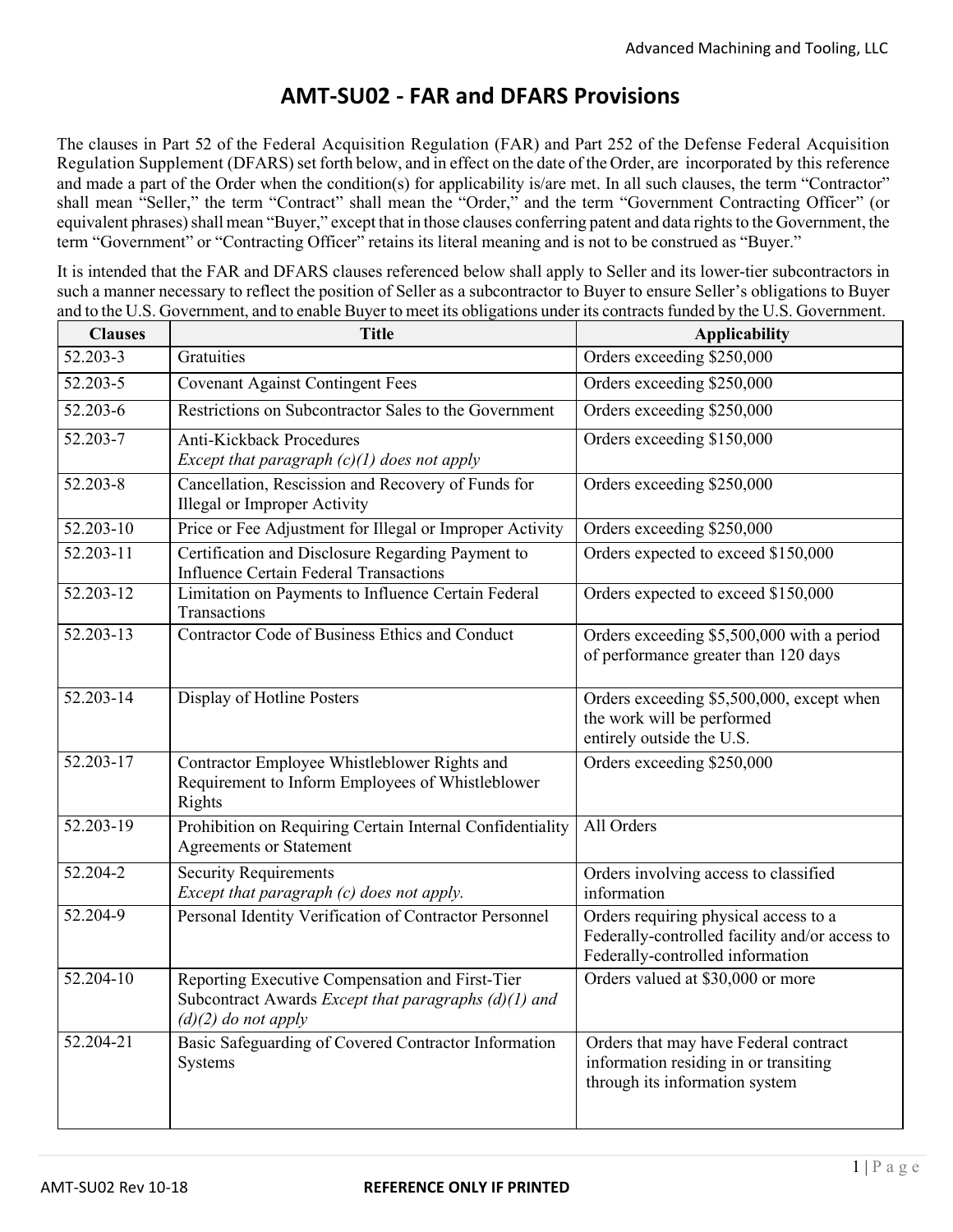| $\overline{52.204}$ -23 | Prohibition on Contracting for Hardware, Software, and<br>Services Developed or Provided by Kaspersky Lab and<br><b>Other Covered Entities</b>              | All Orders                                                                                           |
|-------------------------|-------------------------------------------------------------------------------------------------------------------------------------------------------------|------------------------------------------------------------------------------------------------------|
| 52.204-25               | Prohibition on Contracting for Certain<br>Telecommunications and Video Surveillance Services<br>or Equipment                                                | All Orders                                                                                           |
| 52.209-6                | Protecting the Government's Interest when<br>Subcontracting with Contractors Debarred, Suspended,<br>or Proposed for Debarment                              | Orders exceeding \$35,000                                                                            |
| 52.209-10               | Prohibition on Contracting with Inverted Domestic<br>Corporations                                                                                           | All Orders                                                                                           |
| 52.211-5                | <b>Material Requirements</b>                                                                                                                                | All Orders                                                                                           |
| 52.211-15               | Defense Priority and Allocation Requirements                                                                                                                | DPAS rated Orders exceeding \$125,000                                                                |
| 52.215-2                | Audit and Records - Negotiation                                                                                                                             | Orders exceeding \$250,000                                                                           |
| 52.215-10               | Price Reduction for Defective Certified Cost or Pricing<br>Data<br>In paragraph $(c)(1)$ the term "Contracting Officer"<br>does not change.                 | Orders exceeding \$2,000,000                                                                         |
| 52.215-11               | Price Reduction for Defective Certified Cost or Pricing<br>Data - Modifications<br>In paragraph $(d)(1)$ the term "Contracting Officer"<br>does not change. | Orders exceeding \$2,000,000                                                                         |
| 52.215-12               | Subcontractor Certified Cost or Pricing Data                                                                                                                | Orders exceeding \$2,000,000                                                                         |
| 52.215-13               | Subcontractor Certified Cost or Pricing Data -<br>Modifications                                                                                             | Orders exceeding \$2,000,000                                                                         |
| 52.215-14               | <b>Integrity of Unit Prices</b><br>Except that paragraph (b) does not apply                                                                                 | Orders exceeding \$250,000                                                                           |
| 52.215-15               | Pension Adjustments and Asset Reversions                                                                                                                    | Orders exceeding \$2,000,000                                                                         |
| 52.215-16               | Facilities Capital Cost of Money                                                                                                                            | Orders exceeding \$2,000,000 when<br>facilities capital cost of money is<br>proposed                 |
| 52.215-17               | Waiver of Facilities Capital Cost of Money                                                                                                                  | Orders exceeding \$2,000,000 when<br>facilities capital cost of money is not<br>proposed             |
| 52.215-18               | Reversion or Adjustment of Plans for Postretirement<br>Benefits (PRB) Other than Pensions                                                                   | Orders exceeding \$2,000,000                                                                         |
| 52.215-19               | Notification of Ownership Changes                                                                                                                           | Orders exceeding \$2,000,000                                                                         |
| 52.215-23               | Limitations on Pass-Through Charges                                                                                                                         | Orders exceeding \$2,000,000                                                                         |
| 52.216-7                | Allowable Cost and Payment<br>In paragraph (a)(3), use $30th$                                                                                               | Cost-reimbursement or time-and-<br>material Orders, but not for labor-hour                           |
| 52.216-8                | <b>Fixed Fee</b>                                                                                                                                            | Cost-plus-fixed-fee Orders                                                                           |
| 52.216-10               | Incentive Fee                                                                                                                                               | Cost-plus-incentive-fee Orders                                                                       |
| 52.219-8                | <b>Utilization of Small Business Concerns</b>                                                                                                               | Orders to large businesses exceeding<br>\$250,000 that offer further subcontracting<br>opportunities |
| 52.219-9                | Small Business Subcontracting Plan                                                                                                                          | Orders to large businesses exceeding<br>\$750,000 that offer further subcontracting<br>opportunities |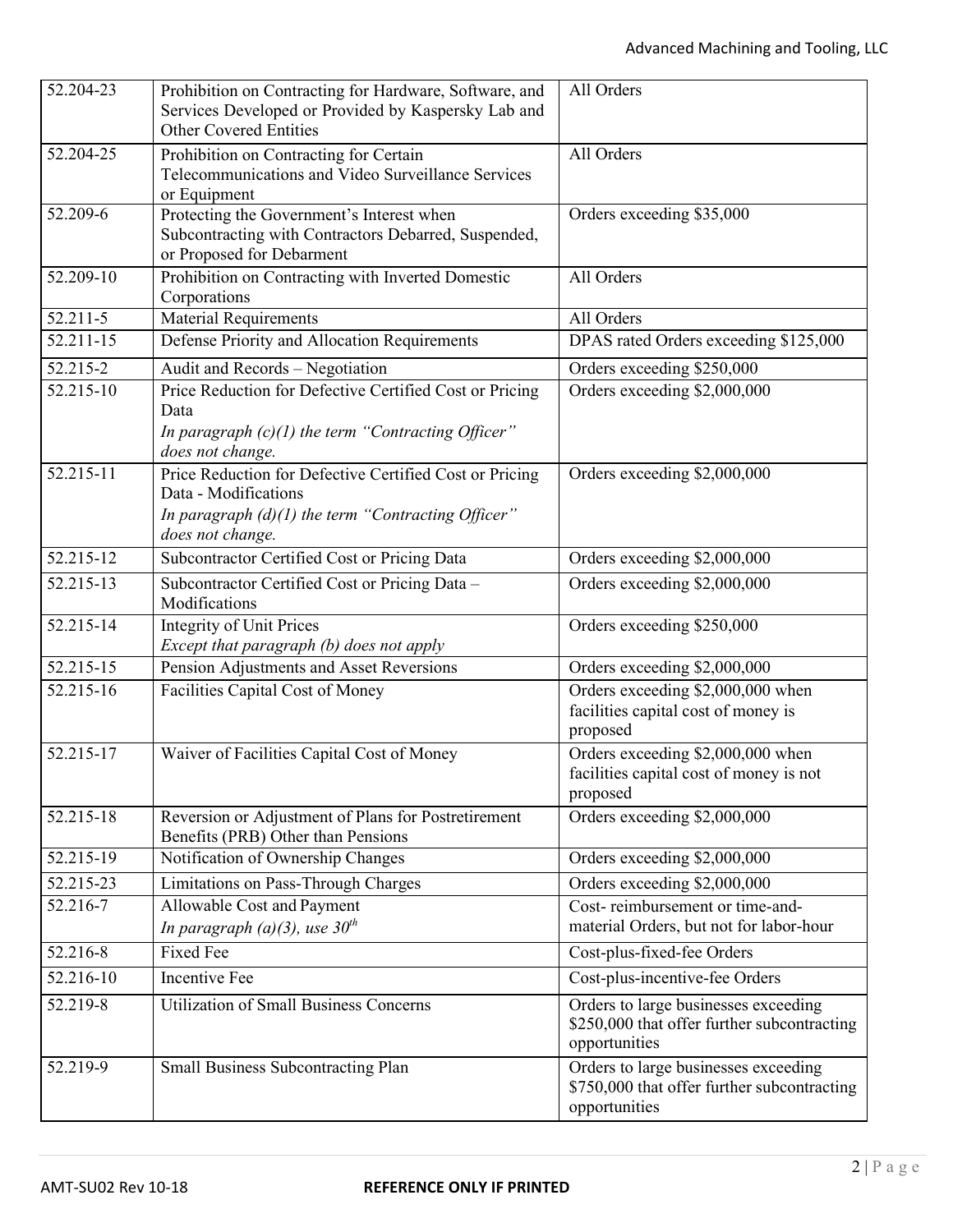| <b>Clauses</b> | <b>Title</b>                                                                                                                              | <b>Applicability</b>                                                                                                  |
|----------------|-------------------------------------------------------------------------------------------------------------------------------------------|-----------------------------------------------------------------------------------------------------------------------|
| 52.219-16      | Liquidated Damages - Subcontracting Plan                                                                                                  | Orders to large businesses exceeding<br>\$750,000                                                                     |
| 52.222-1       | Notice to the Government of Labor Disputes                                                                                                | All Orders                                                                                                            |
| 52.222-2       | <b>Payment for Overtime Premiums</b><br>In paragraph (a), the authorized overtime premium is<br>\$0, unless otherwise stated in the Order | Orders for cost-reimbursement<br>exceeding \$250,000                                                                  |
| 52.222-4       | Contract Work Hours and Safety Standards Act-<br>Overtime Compensation                                                                    | Orders exceeding \$150,000                                                                                            |
| 52.222-19      | Child Labor - Cooperation with Authorities and<br>Remedies                                                                                | Orders exceeding \$10,000                                                                                             |
| 52.222-21      | Prohibition of Segregated Facilities                                                                                                      | Orders exceeding \$10,000                                                                                             |
| 52.222-24      | Pre-Award On-Site Equal Opportunity Compliance<br>Evaluation                                                                              | Orders exceeding \$10,000,000                                                                                         |
| 52.222-26      | <b>Equal Opportunity</b>                                                                                                                  | Orders exceeding \$10,000                                                                                             |
| 52.222-35      | <b>Equal Opportunity for Veterans</b>                                                                                                     | Orders of \$150,000 or more                                                                                           |
| 52.222-36      | Equal Opportunity for Workers with Disabilities                                                                                           | Orders exceeding \$15,000                                                                                             |
| 52.222-37      | <b>Employment Reports on Veterans</b>                                                                                                     | Orders of \$150,000 or more                                                                                           |
| 52.222-40      | Notification of Employee Rights Under the National<br><b>Labor Relations Act</b>                                                          | Orders exceeding \$10,000                                                                                             |
| 52.222-50      | <b>Combating Trafficking in Persons</b>                                                                                                   | Orders exceeding \$550,000 for items acquired,<br>or services performed, outside the U.S.                             |
| 52.222-54      | <b>Employment Eligibility Verification</b>                                                                                                | Orders exceeding \$3,500 for services<br>performed in the U.S.                                                        |
| 52.222-62      | Paid Sick Leave Under Executive Order 13706                                                                                               | All Orders                                                                                                            |
| 52.223-3       | Hazardous Material Identification and Material Safety<br>Data                                                                             | Orders where delivery of hazardous mate-rial<br>will be required                                                      |
| 52.223-6       | Drug-Free Workplace                                                                                                                       | All Orders                                                                                                            |
| 52.223-7       | Notice of Radioactive Materials                                                                                                           | Orders for radioactive materials                                                                                      |
| 52.223-11      | Ozone-Depleting Substances and High Global Warming<br>Potential Hydrofluorocarbons                                                        | Orders for supplies which contain ozone<br>depleting substances                                                       |
| 52.223-18      | Encouraging Contractor Policies to Ban Text Messaging<br>While Driving                                                                    | Orders exceeding \$10,000                                                                                             |
| 52.225-8       | Duty Free Entry                                                                                                                           | Orders exceeding \$15,000 for foreign supplies<br>imported into the U.S.                                              |
| 52.225-13      | <b>Restrictions on Certain Foreign Purchases</b>                                                                                          | All Orders                                                                                                            |
| 52.227-1       | Authorization and Consent                                                                                                                 | Orders exceeding \$250,000                                                                                            |
| 52.227-2       | Notice and Assistance Regarding Patent and Copyright<br>Infringement                                                                      | Orders exceeding \$250,000                                                                                            |
| 52.227-9       | Refund of Royalties                                                                                                                       | Orders where the amount of royalties reported<br>will exceed \$250                                                    |
| 52.227-10      | Filing Patent Applications - Classified Subject Matter                                                                                    | Orders that cover or may cover<br>classified subject matter                                                           |
| 52.227-11      | Patent Rights – Ownership by the Contractor                                                                                               | Orders for experimental, developmental or<br>research work performed by a small business<br>or nonprofit organization |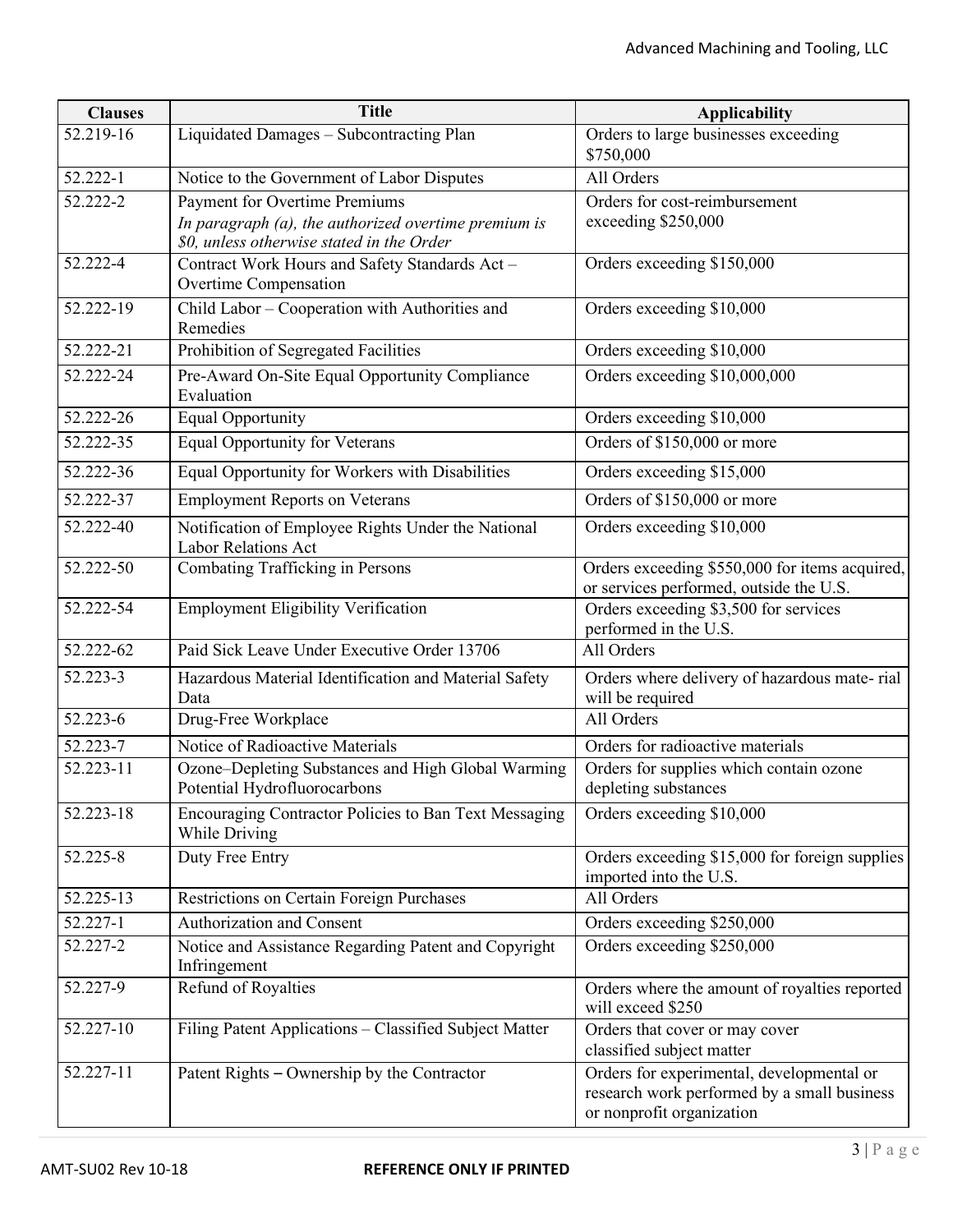| <b>Clauses</b> | <b>Title</b>                                                                                                                                                             | <b>Applicability</b>                                                                                                                   |
|----------------|--------------------------------------------------------------------------------------------------------------------------------------------------------------------------|----------------------------------------------------------------------------------------------------------------------------------------|
| 52.227-14      | Rights in Data - General                                                                                                                                                 | Orders where data, and rights therein,<br>necessary to fulfill contractual<br>requirements will be acquired,<br>produced, or furnished |
| 52.227-19      | Commercial Computer Software License                                                                                                                                     | Orders for the acquisition of commercial<br>computer software                                                                          |
| 52.228-5       | Insurance - Work on a Government Installation                                                                                                                            | Orders for work on a Government<br>installation                                                                                        |
| 52.229-3       | Federal, State, and Local Taxes                                                                                                                                          | Fixed-price Orders exceeding \$250,000<br>where performance will be wholly or<br>partly in the U.S. or outlying areas                  |
| 52.229-10      | State of New Mexico Gross Receipts and Compensating<br>Tax                                                                                                               | Cost-reimbursement Orders performed in<br>whole or in part within the state of New<br>Mexico                                           |
| 52.230-2       | <b>Cost Accounting Standards</b><br>Except that paragraph (b) does not apply                                                                                             | Orders exceeding \$2,000,000; unless an<br>exemption applies                                                                           |
| 52.230-3       | Disclosure and Consistency of Cost Accounting Practices<br>Except that paragraph (b) does not apply                                                                      | Orders exceeding \$2,000,000; unless an<br>exemption applies                                                                           |
| 52.230-4       | Disclosure and Consistency of Cost Accounting Practices<br>- Foreign Concerns<br>Except that paragraph (b) does not apply                                                | Orders exceeding \$2,000,000; unless an<br>exemption applies                                                                           |
| 52.230-5       | Cost Accounting Standards - Educational Institution<br>Except that paragraph (b) does not apply                                                                          | Orders exceeding \$2,000,000; unless an<br>exemption applies                                                                           |
| 52.230-6       | Administration of Cost Accounting Standards                                                                                                                              | Orders where any of the following Cost<br>Accounting Standards FAR clauses may<br>apply: 52.230-2; 52.230-3; 52.230-4, or<br>52.230-5  |
| 52.232-7       | Payments under Time-and-Materials and Labor-Hour<br>Contracts<br>In paragraph $(h)(2)$ , use $30th$                                                                      | Time-and-materials, and labor-hour<br>Orders                                                                                           |
| 52.232-20      | Limitation of Cost                                                                                                                                                       | Cost-reimbursement Orders                                                                                                              |
| 52.232-22      | <b>Limitation of Funds</b>                                                                                                                                               | Cost-reimbursement Orders                                                                                                              |
| 52.232-40      | Providing Accelerated Payments to Small Business<br>Subcontractors                                                                                                       | Orders to small businesses                                                                                                             |
| 52.234-1       | Industrial Resources Developed Under Title III, Defense<br>Production Act                                                                                                | All Orders                                                                                                                             |
| 52.242-1       | Notice of Intent to Disallow Costs<br>Except that in paragraph $(a)(2)$ , replace the first<br>reference to 60 days with 30 days                                         | Cost-reimbursement, fixed-price<br>incentive, or price redetermination<br>Orders                                                       |
| 52.242-13      | Bankruptcy<br>Except replace "a listing of Government contract<br>numbers and contracting offices for all Government<br>contracts" with "a listing of all Buyer Orders." | Orders exceeding \$250,000                                                                                                             |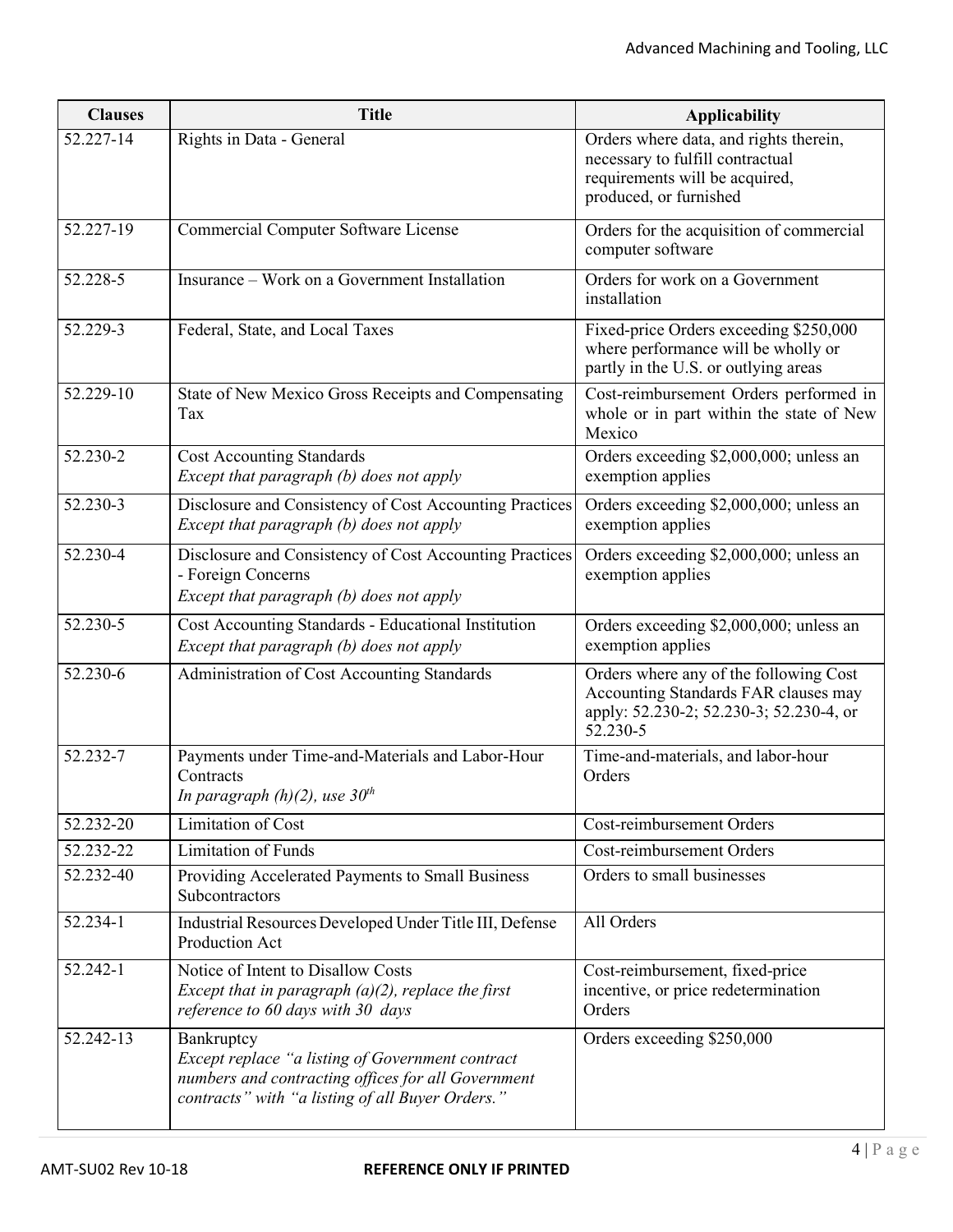| <b>Clauses</b> | <b>Title</b>                                                                                                                                                                                                                                                                                                                                                                                                | Applicabili<br>tv                                                     |
|----------------|-------------------------------------------------------------------------------------------------------------------------------------------------------------------------------------------------------------------------------------------------------------------------------------------------------------------------------------------------------------------------------------------------------------|-----------------------------------------------------------------------|
| 52.242-15      | Stop Work Order<br>Except in paragraph $(b)(2)$ , replace 30 days with 15<br>days.                                                                                                                                                                                                                                                                                                                          | All Orders                                                            |
| $52.243 - 1$   | Changes - Fixed-Price<br>Except in paragraph (c), replace 30 days with 15 days.                                                                                                                                                                                                                                                                                                                             | Fixed-price Orders                                                    |
| 52.243-2       | Changes - Cost-Reimbursement<br>Except in paragraph (c), replace 30 days with 15 days.                                                                                                                                                                                                                                                                                                                      | Cost-reimbursement Orders                                             |
| 52.243-3       | Changes - Time-and-Materials or Labor-Hours Except<br>that in paragraph $(c)$ , replace 30 days with 15 days.                                                                                                                                                                                                                                                                                               | Time-and-materials or labor-<br>hour Orders                           |
| 52.243-6       | <b>Change Order Accounting</b>                                                                                                                                                                                                                                                                                                                                                                              | All Orders                                                            |
| 52.244-6       | Subcontracts for Commercial Items                                                                                                                                                                                                                                                                                                                                                                           | All Orders                                                            |
| 52.245-1       | <b>Government Property</b><br>In which "Government" means "Buyer" except:<br>(1) in the terms "Government furnished property" and<br>"Government property," and<br>(2) in subparagraph $(d)(3)(i)(B)$ , paragraph (e), sub-<br>paragraph $(f)(1)(ii)$ , and subparagraph $(j)(1)$<br>"Government" means "Government and/or Buyer" in<br>paragraph $(g)$ , and subparagraphs $(h)(3)$ , $(h)(4)$ , and $(i)$ | Orders where Government property<br>will/may be furnished or acquired |
| 52.246-1       | <b>Contractor Inspection Requirements</b>                                                                                                                                                                                                                                                                                                                                                                   | Orders at or below \$250,000                                          |
| 52.246-2       | Inspection of Supplies - Fixed-Price<br>Except that in paragraphs $(c)$ , $(d)$ and $(k)$ the term<br>"Government" shall mean "Government and Buyer"                                                                                                                                                                                                                                                        | Fixed-price Orders for supplies                                       |
| 52.246-3       | Inspection of Supplies - Cost-Reimbursement                                                                                                                                                                                                                                                                                                                                                                 | Cost-reimbursement Orders for supplies                                |
| 52.246-4       | Inspection of Services - Fixed-Price<br>Except that in paragraphs $(c)$ and $(d)$ the term<br>"Government" shall mean "Government and Buyer"                                                                                                                                                                                                                                                                | Fixed-price Orders for services                                       |
| $52.246 - 5$   | Inspection of Services - Cost-Reimbursement                                                                                                                                                                                                                                                                                                                                                                 | Cost-reimbursement Orders                                             |
| 52.246-6       | Inspection - Time-and-Materials or Labor-Hours                                                                                                                                                                                                                                                                                                                                                              | Time-and-materials and labor-hour<br>Orders                           |
| 52.246-16      | <b>Responsibility for Supplies</b>                                                                                                                                                                                                                                                                                                                                                                          | Fixed-price Orders expected to exceed<br>\$250,000                    |
| 52.246-17      | Warranty of Supplies of a Noncomplex Nature<br>In the blanks at $(b)(1)$ and $(c)(1)$ , insert "one year after"<br>acceptance."                                                                                                                                                                                                                                                                             | Fixed-price Orders for supplies                                       |
| 52.246-18      | Warranty of Supplies of a Complex Nature<br>In paragraph $(b)(1)$ insert the words "one year after<br>acceptance."                                                                                                                                                                                                                                                                                          | Fixed-price Orders for research and<br>development                    |
| 52.246-20      | Warranty of Services                                                                                                                                                                                                                                                                                                                                                                                        | Fixed-price Orders for services                                       |
| 52.246-26      | Reporting Nonconforming Items                                                                                                                                                                                                                                                                                                                                                                               | All Orders                                                            |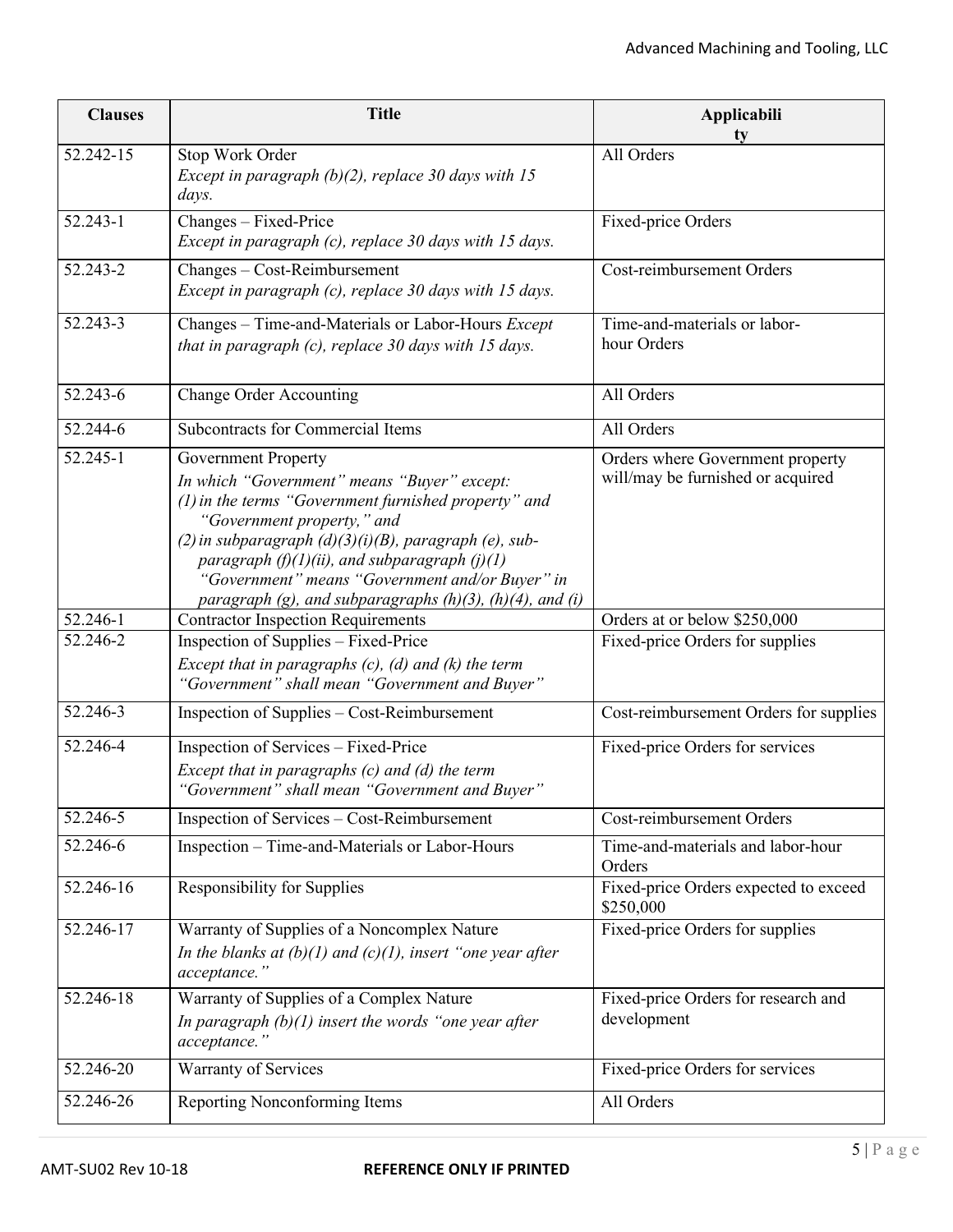| <b>Clauses</b> | <b>Title</b>                                                                                                                                                                                                                                                                                                                                                                                                                                          | <b>Applicability</b>                                                                                                           |
|----------------|-------------------------------------------------------------------------------------------------------------------------------------------------------------------------------------------------------------------------------------------------------------------------------------------------------------------------------------------------------------------------------------------------------------------------------------------------------|--------------------------------------------------------------------------------------------------------------------------------|
| 52.247-63      | Preference for U.S. Flag Air Carriers                                                                                                                                                                                                                                                                                                                                                                                                                 | Orders that may involve international<br>air transportation                                                                    |
| 52.247-64      | Preference for Privately Owned U.S.-Flagged<br><b>Commercial Vessels</b>                                                                                                                                                                                                                                                                                                                                                                              | Orders that may involve ocean<br>transportation of supplies                                                                    |
| 52.248-1       | Value Engineering                                                                                                                                                                                                                                                                                                                                                                                                                                     | Orders of \$250,000 or more                                                                                                    |
| 52.249-1       | Termination for Convenience of the Government<br>(Fixed Price) (Short Form)                                                                                                                                                                                                                                                                                                                                                                           | Fixed-price Orders less than \$250,000                                                                                         |
| 52.249-2       | Termination for Convenience of the Government<br>(Fixed Price)<br>In paragraph (c), termination inventory schedule shall<br>be submitted no later than "60 days from the effective<br>date of termination;" paragraph (d) is deleted; in<br>paragraph (e), "the Seller shall submit the termination<br>settlement proposal within 6 months," and in<br>paragraph (l), "a request for an equitable adjustment<br>shall be re- quested within 45 days." | Fixed-price Orders exceeding \$250,000                                                                                         |
| 52.249-5       | Termination for Convenience of the Government<br>(Educational and Other Nonprofit Institutions)<br>In paragraph (c), termination inventory schedule shall<br>be submitted no later than "60 days from the effective<br>date of termination," in paragraph (d) "the Seller shall<br>submit the termination settlement proposal within 6<br>months," and paragraph (h) is deleted.                                                                      | Orders with an educational or non-profit<br>institution for research and<br>development work on a no-profit or<br>no-fee basis |
| 52.249-6       | Termination (Cost-Reimbursement)<br>In paragraph (d), termination inventory schedule shall<br>be submitted no later than "60 days from the effective<br>date of termination;" paragraph (e) is deleted; in<br>paragraph (f), "the Seller shall submit the termination<br>settlement proposal within 6 months," and paragraphs<br>$(i)$ and $(n)$ are deleted.                                                                                         | Cost-reimbursement Orders                                                                                                      |
| 52.249-8       | Default (Fixed-Price Supply and Service)                                                                                                                                                                                                                                                                                                                                                                                                              | Fixed- price Orders exceeding \$250,000                                                                                        |
| 52.249-9       | Default (Fixed-Price Research and Development)                                                                                                                                                                                                                                                                                                                                                                                                        | Fixed- price Orders for research and<br>development exceeding \$250,000                                                        |
| 52.249-10      | Default (Fixed-Price Construction)                                                                                                                                                                                                                                                                                                                                                                                                                    | Fixed- price Orders for construction work<br>exceeding \$250,000                                                               |
| 52.249-14      | <b>Excusable Delays</b>                                                                                                                                                                                                                                                                                                                                                                                                                               | Cost-reimbursement, time-and-materials,<br>and labor-hour Orders                                                               |
| 252.203-7001   | Prohibition on Persons Convicted of Fraud or Other<br><b>Defense Contract-Related Felonies</b><br>Except that paragraph $(g)$ does not apply.                                                                                                                                                                                                                                                                                                         | Orders exceeding \$250,000                                                                                                     |
| 252.203-7002   | Requirement to Inform Employees of Whistleblower<br>Rights                                                                                                                                                                                                                                                                                                                                                                                            | All Orders                                                                                                                     |
| 252.203-7003   | Agency Office of the Inspector General                                                                                                                                                                                                                                                                                                                                                                                                                | Orders exceeding \$5,500,000                                                                                                   |
| 252.203-7004   | Display of Fraud Hotline Poster(s)                                                                                                                                                                                                                                                                                                                                                                                                                    | Orders exceeding \$5,500,000                                                                                                   |
| 252.204-7000   | Disclosure of Information                                                                                                                                                                                                                                                                                                                                                                                                                             | All Orders                                                                                                                     |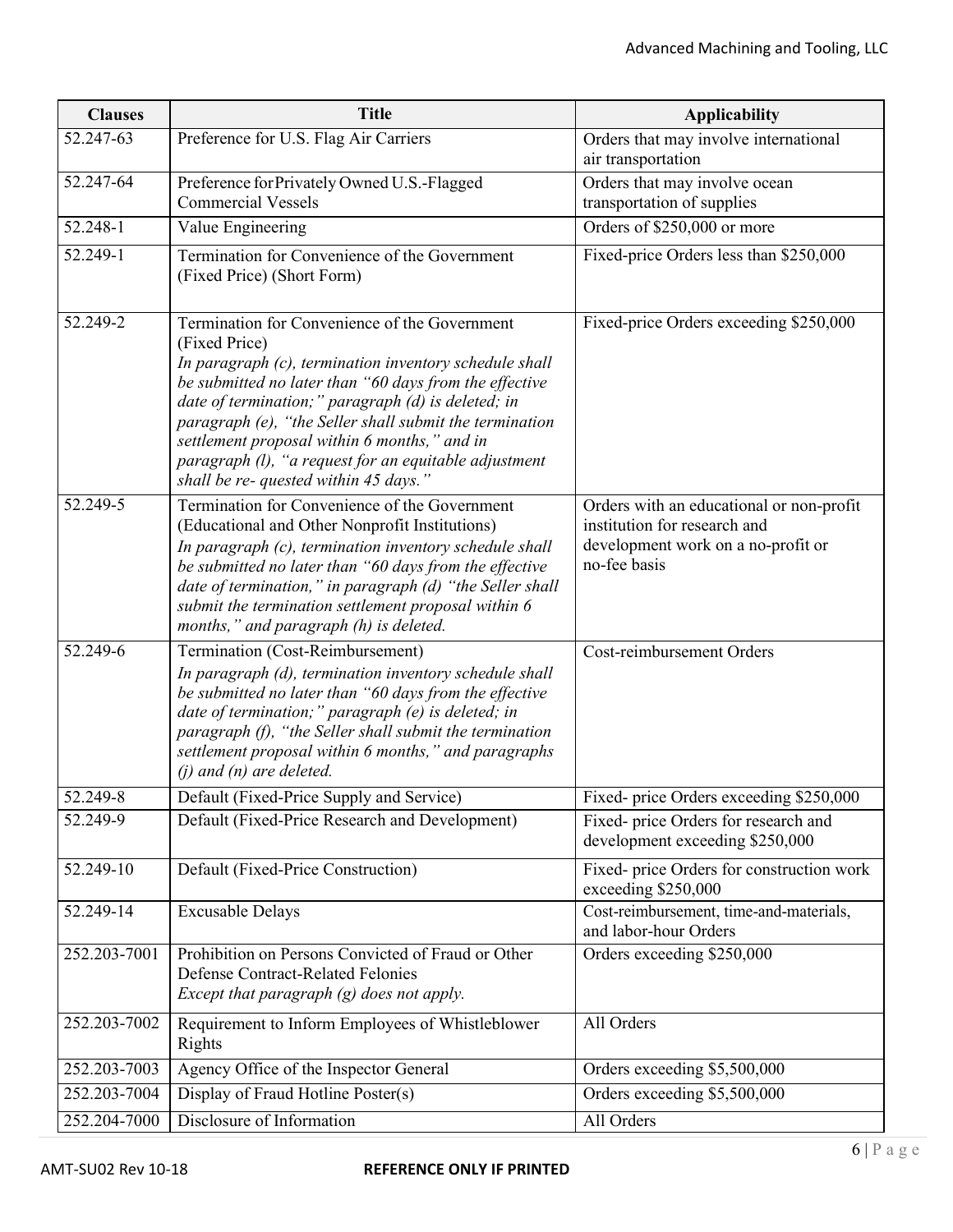| <b>Clauses</b> | <b>Title</b>                                                                                                                       | <b>Applicability</b>                                                                                 |
|----------------|------------------------------------------------------------------------------------------------------------------------------------|------------------------------------------------------------------------------------------------------|
| 252.204-7012   | Safeguarding Covered Defense Information and Cyber<br><b>Incident Reporting</b>                                                    | Orders that involve covered defense<br>information                                                   |
| 252.204-7015   | Notice of Authorized Disclosure of Information for<br><b>Litigation Support</b>                                                    | All Orders                                                                                           |
| 252.204-7018   | Prohibition on the Acquisition of Covered Defense<br>Telecommunications Equipment or Services                                      | All Orders                                                                                           |
| 252.204-7020   | NIST SP 800-171 DoD Assessment Requirements                                                                                        | Orders exceeding \$10,000 including<br>commercial items (per FAR 2.101), but<br>excluding COTS items |
| 252.204-7021   | Cybersecurity Maturity Model Certification<br>Requirements                                                                         | Orders exceeding \$10,000 including<br>commercial items (per FAR 2.101), but<br>excluding COTS items |
| 252.208-7000   | Intent to Furnish Precious Metal as Government -<br><b>Furnished Material</b>                                                      | All Orders                                                                                           |
| 252.209-7004   | Subcontracting With Firms That Are Owned or Con-<br>trolled by The Government of a Country That is a State<br>Sponsor of Terrorism | Orders exceeding \$35,000                                                                            |
| 252.209-7009   | Organizational Conflict of Interest - Major Defense<br><b>Acquisition Program</b>                                                  | Orders exceeding \$55,000,000                                                                        |
| 252.211-7003   | Item Unique Identification and Valuation                                                                                           | All Orders                                                                                           |
| 252.211-7007   | Reporting of Government – Furnished Property                                                                                       | Orders where Government property will be<br>acquired or furnished                                    |
| 252.215-7002   | <b>Cost Estimating Systems Requirements</b>                                                                                        | Orders exceeding \$2,000,000                                                                         |
| 252.219-7003   | Small Business Subcontracting Plan (DoD Contracts)                                                                                 | Orders to large businesses exceeding<br>\$700,000                                                    |
| 252.222-7006   | Restrictions on the Use of Mandatory Arbitration<br>Agreements                                                                     | Orders exceeding \$1,000,000                                                                         |
| 252.223-7001   | Hazard Warning Labels                                                                                                              | Orders that require the submission of<br>hazardous material data sheets                              |
| 252.223-7002   | Safety Precautions for Ammunition and Explosives                                                                                   | Orders that involve ammunition or<br>explosives                                                      |
| 252.223-7003   | Change in Place of Performance - Ammunition and<br>Explosives                                                                      | Orders that involve ammunition or<br>explosives                                                      |
| 252.223-7006   | Prohibition on Storage, Treatment, and Disposal of Toxic<br>or Hazardous Materials                                                 | Orders that require, may require, or<br>permit access to a DoD installation                          |
| 252.223-7007   | Safeguarding Sensitive Conventional Arms, Ammunition,<br>and Explosives                                                            | Orders that involve ammunition or<br>explosives                                                      |
| 252.223-7008   | Prohibition of Hexavalent Chromium                                                                                                 | Orders for supplies, maintenance and<br>repair services, or construction materials                   |
| 252.225-7004   | Report of Intended Performance Outside the United<br>States and Canada - Submission After Award                                    | Orders exceeding \$700,000 performed out-<br>side the U.S. and Canada                                |
| 252.225-7007   | Prohibition on Acquisition of United States Munitions<br>List Items from Communist Chinese Military<br>Companies                   | All Orders                                                                                           |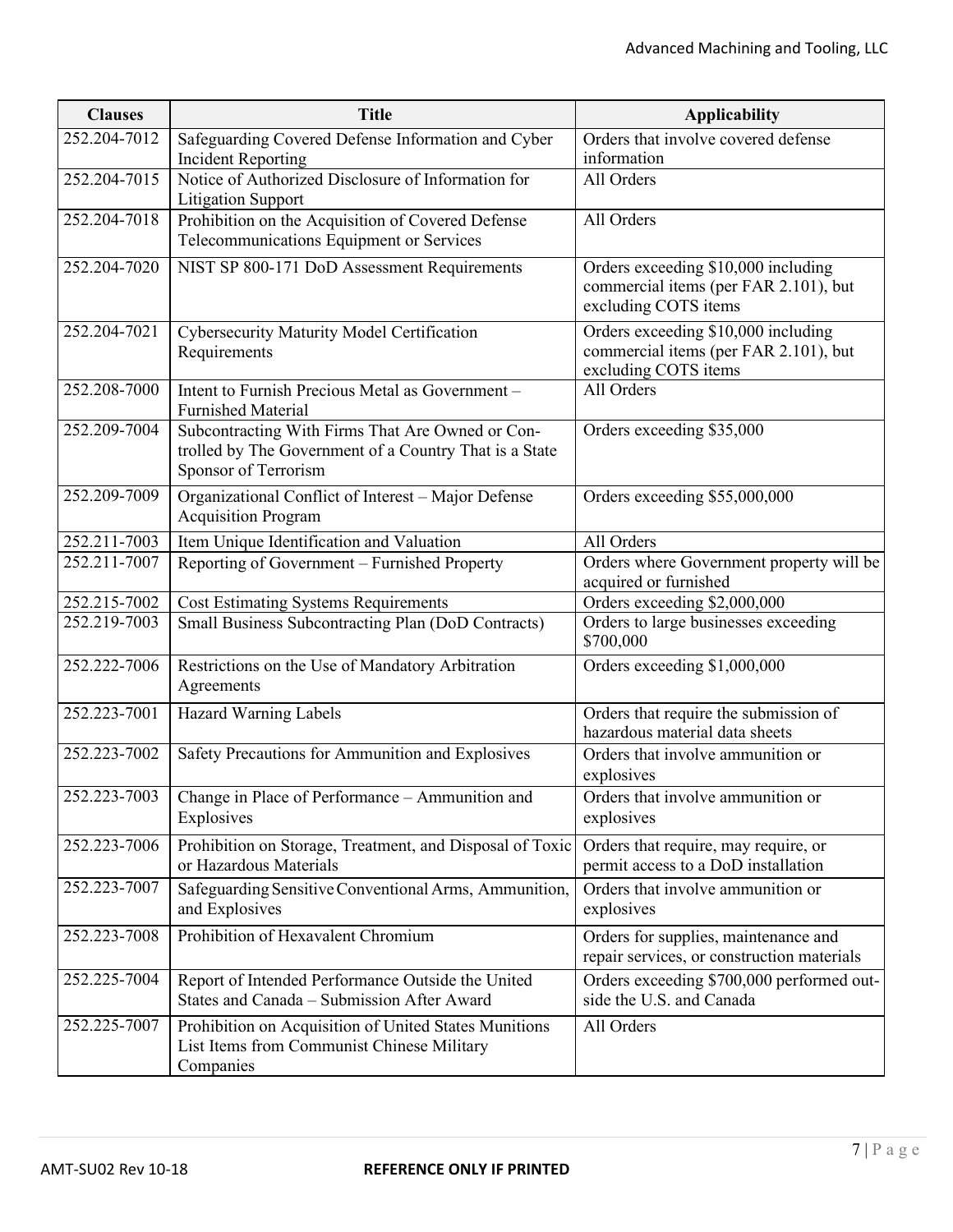| <b>Clauses</b> | <b>Title</b>                                                                                                                                                                                                                                                                                                                                                                                                                                                                                                                                                                                         | <b>Applicability</b>                                                                                                     |
|----------------|------------------------------------------------------------------------------------------------------------------------------------------------------------------------------------------------------------------------------------------------------------------------------------------------------------------------------------------------------------------------------------------------------------------------------------------------------------------------------------------------------------------------------------------------------------------------------------------------------|--------------------------------------------------------------------------------------------------------------------------|
| 252.225-7008   | Restriction on Acquisition of Specialty Metals                                                                                                                                                                                                                                                                                                                                                                                                                                                                                                                                                       | Orders exceeding \$250,000                                                                                               |
| 252.225-7009   | Restriction on Acquisition of Certain Articles Containing<br><b>Specialty Metals</b><br>Except that paragraphs (d) and $(e)(1)$ do not apply                                                                                                                                                                                                                                                                                                                                                                                                                                                         | All Orders                                                                                                               |
| 252.225-7013   | Duty-Free Entry                                                                                                                                                                                                                                                                                                                                                                                                                                                                                                                                                                                      | Orders for goods that will be imported into<br>the U.S.                                                                  |
| 252.225-7015   | Restriction on Acquisition of Hand or Measuring Tools                                                                                                                                                                                                                                                                                                                                                                                                                                                                                                                                                | Orders for hand or measuring tools                                                                                       |
| 252.225-7016   | Restriction on Acquisition of Ball and Roller Bearings                                                                                                                                                                                                                                                                                                                                                                                                                                                                                                                                               | Orders for non-commercial items that<br>contain ball and roller bearings                                                 |
| 252.225-7025   | Restriction on Acquisition of Forgings                                                                                                                                                                                                                                                                                                                                                                                                                                                                                                                                                               | Orders for forgings items or for items that<br>contain forging items                                                     |
| 252.225-7027   | Restriction on Contingent Fees for Foreign Military<br>Sales                                                                                                                                                                                                                                                                                                                                                                                                                                                                                                                                         | Orders involving foreign military sales                                                                                  |
| 252.225-7028   | Exclusionary Policies and Practices of Foreign<br>Governments                                                                                                                                                                                                                                                                                                                                                                                                                                                                                                                                        | Orders for supplies and services for inter-<br>national military educational training and<br>foreign military sales      |
| 252.225-7030   | Restriction on Acquisition of Carbon, Alloy, and Armor<br><b>Steel Plate</b>                                                                                                                                                                                                                                                                                                                                                                                                                                                                                                                         | Orders for carbon, alloy, or armor steel<br>plate that will be used in a Government-<br>owned facility                   |
| 252.225-7033   | Waiver of United Kingdom Levies                                                                                                                                                                                                                                                                                                                                                                                                                                                                                                                                                                      | Orders for supplies anticipated to exceed<br>\$1,000,000 from a United Kingdom firm                                      |
| 252.225-7040   | Contractor Personnel Authorized to Accompany U.S.<br>Armed Forces Deployed Outside the United States                                                                                                                                                                                                                                                                                                                                                                                                                                                                                                 | Orders where Seller personnel will be<br>supporting U.S. deployed forces outside<br>the U.S.                             |
| 252.225-7043   | Antiterrorism/Force Protection Policy for Defense<br>Contractors Outside the United States                                                                                                                                                                                                                                                                                                                                                                                                                                                                                                           | Orders that will require performance or<br>travel outside the U.S.                                                       |
| 252.225-7048   | <b>Export Controlled Items</b>                                                                                                                                                                                                                                                                                                                                                                                                                                                                                                                                                                       | Orders for items subject to the Export<br>Administration Regulations or the<br>International Traffic in Arms Regulations |
| 252.225-7052   | Restriction on the Acquisition of Certain Magnets and<br>Tungsten                                                                                                                                                                                                                                                                                                                                                                                                                                                                                                                                    | Orders for end-items that contain<br>magnets or tungsten material                                                        |
| 252.226-7001   | Utilization of Indian Organizations, Indian-Owned<br>Economic Enterprises, and Native Hawaiian Small<br><b>Business Concerns</b>                                                                                                                                                                                                                                                                                                                                                                                                                                                                     | Orders exceeding \$500,000                                                                                               |
| 252.227-7013   | Rights in Technical Data - Noncommercial Items<br>Except that in paragraph $(b)(1)(vi)$ , delete "[T] $o$ the<br>Contractor;" in paragraph from $(b)(1)(ix)$ , delete<br>"contract or" and "thereunder;" in paragraph (c) and<br>$(i)$ , add "Buyer or" before "Government;" in<br>paragraph $(e)(4)$ , change second and third occurrences<br>of "Contracting Officer" to "Government;" in<br>paragraph $(h)(1)$ , add "And the Government" after<br>"parties," and in paragraph $(h)(2)$ , change "sixty"<br>$(60)$ " to "fifty $(50)$ " days. No substitutions for<br>'Government" shall be made. | Orders involving delivery of technical data<br>pertaining to noncommercial items                                         |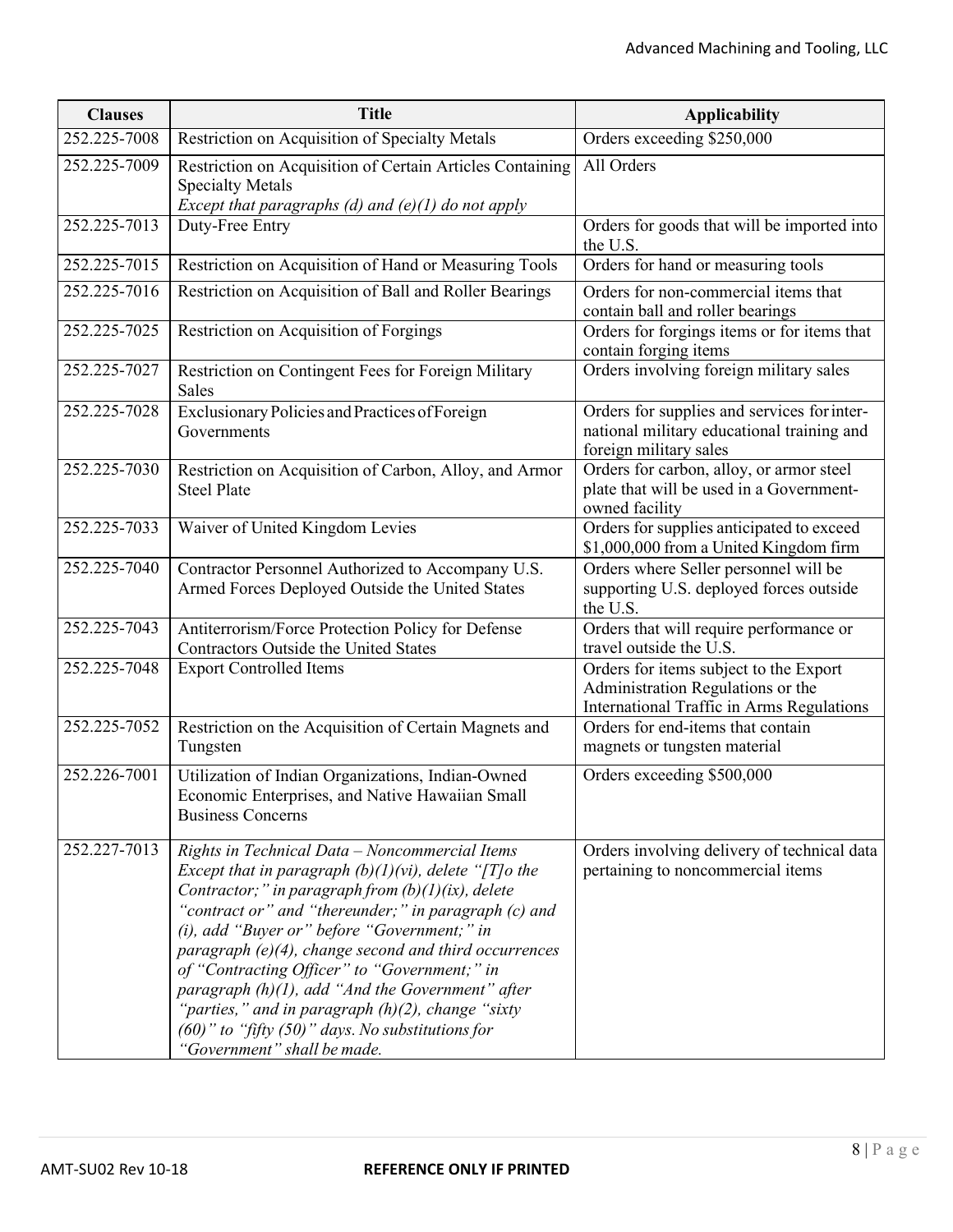| <b>Clauses</b> | <b>Title</b>                                                                                                                                                                                                                                                                                                                                                                                                                                                                                                                                                                                                                               | <b>Applicability</b>                                                                                                        |
|----------------|--------------------------------------------------------------------------------------------------------------------------------------------------------------------------------------------------------------------------------------------------------------------------------------------------------------------------------------------------------------------------------------------------------------------------------------------------------------------------------------------------------------------------------------------------------------------------------------------------------------------------------------------|-----------------------------------------------------------------------------------------------------------------------------|
| 252.227-7014   | Rights in Noncommercial Computer Software and Non-<br>commercial Computer Software Documentation<br>Except that in paragraph $(b)(1)(i)$ , add "Buyer or"<br>before "Government;" in paragraph (b)(1)(iii), delete<br>'[T]o the Contractor;" in paragraph $(b)(1)(vi)$ ,<br>delete "contract or" and "thereunder;" in paragraph<br>$(e)(4)$ , change the second and third occurrences of<br>"Contracting Officer" to "Government;" in paragraph<br>$(h)(l)$ , add "And the Government" after "parties," and<br>in paragraph $(h)(2)$ , change "sixty $(60)$ " to "fifty $(50)$ "<br>days. No substitutions for "Government" shall be made. | Orders involving delivery of<br>noncommercial computer software or<br>computer soft-ware documentation                      |
| 252.227-7015   | Technical Data - Commercial Items                                                                                                                                                                                                                                                                                                                                                                                                                                                                                                                                                                                                          | Orders involving delivery of technical data<br>pertaining to commercial items,<br>components, or processes                  |
| 252.227-7016   | Rights in Bid or Proposal Information<br>Except no substitutions for "Government" or<br>"Contracting Officer" are made                                                                                                                                                                                                                                                                                                                                                                                                                                                                                                                     | All Orders                                                                                                                  |
| 252.227-7017   | Identification and Assertion of Use, Release, or<br><b>Disclosure Restrictions</b>                                                                                                                                                                                                                                                                                                                                                                                                                                                                                                                                                         | Orders where technical data and computer<br>software will be delivered with less than<br>unlimited rights                   |
| 252.227-7019   | Validation of Asserted Restrictions - Computer Software                                                                                                                                                                                                                                                                                                                                                                                                                                                                                                                                                                                    | Orders where computer software will be de-<br>livered with less than unlimited rights                                       |
| 252.227-7025   | Limitations on the Use or Disclosure of Government-<br>Furnished Information Marked With Restrictive Leg-<br>ends<br>Except in paragraph (c), "Government" means<br>"Government and Buyer"                                                                                                                                                                                                                                                                                                                                                                                                                                                 | Orders involving Government-furnished in-<br>formation with restrictive legends                                             |
| 252.227-7026   | Deferred Delivery of Technical Data or Computer<br>Software                                                                                                                                                                                                                                                                                                                                                                                                                                                                                                                                                                                | Orders for delivery of technical data or<br>computer software                                                               |
| 252.227-7027   | Deferred Ordering of Technical Data or Computer<br>Software                                                                                                                                                                                                                                                                                                                                                                                                                                                                                                                                                                                | Orders for technical data or computer<br>software                                                                           |
| 252.227-7028   | Technical Data or Computer Software Previously<br>Delivered to the Government                                                                                                                                                                                                                                                                                                                                                                                                                                                                                                                                                              | Orders for technical data or computer soft-<br>ware                                                                         |
| 252.227-7030   | Technical Data - Withholding of Payment                                                                                                                                                                                                                                                                                                                                                                                                                                                                                                                                                                                                    | Orders involving technical data                                                                                             |
| 252.227-7032   | Rights in Technical Data and Computer Software<br>(Foreign)                                                                                                                                                                                                                                                                                                                                                                                                                                                                                                                                                                                | Orders involving technical data and<br>computer software with foreign businesses<br>to be performed overseas, except Canada |
| 252.227-7037   | Validation of Restrictive Markings on Technical Data                                                                                                                                                                                                                                                                                                                                                                                                                                                                                                                                                                                       | Orders involving delivery of technical data                                                                                 |
| 252.227-7038   | Patent Rights – Ownership by the Contractor<br>(Large Business)                                                                                                                                                                                                                                                                                                                                                                                                                                                                                                                                                                            | Orders to large businesses for<br>experimental, developmental, or<br>research work                                          |
| 252.227-7039   | Patents – Reporting of Subject Inventions                                                                                                                                                                                                                                                                                                                                                                                                                                                                                                                                                                                                  | Orders to small businesses or nonprofit<br>organization for experimental,<br>developmental, or research work                |